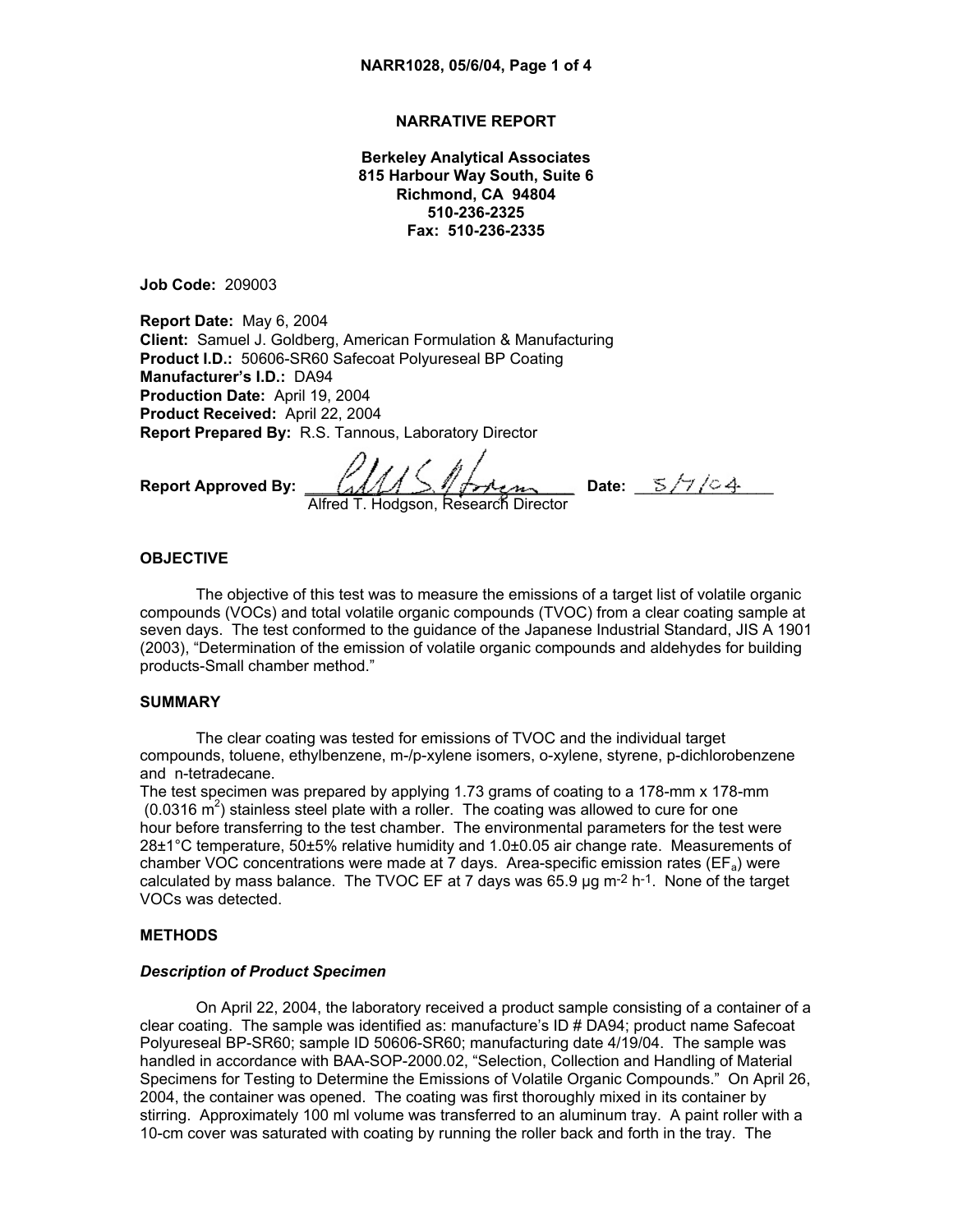coating was applied to one side of a 178-mm x 178-mm (0.0316 m<sup>2</sup>) stainless steel plate using four strokes, two in the vertical direction and two in the horizontal direction, so that the entire area was uniformly covered. 1.73 Grams of coating were applied in a single film. The coated surface area was 0.0316 m<sup>2</sup>. Thus, the product loading was 55 g m<sup>-2</sup>. The test specimen was allowed to dry for one hour before placing it on an open wire shelf in the test chamber.

## *GC/MS Analysis of VOCs*

 The methods used for the sampling and analysis of VOCs are based on U.S. EPA Methods TO17, "Determination of Volatile Organic Compounds in Ambient Air Using Active Sampling Onto Sorbent Tubes" and TO1, "Determination of Volatile Organic Compounds in Ambient Air using Tenax Adsorption and Gas Chromatography/Mass Spectrometry (GC/MS)."

 The multisorbent samplers (Model No. ST-032, Envirochem, Inc.) used for the collection of VOC samples contain Tenax-TA, Ambersorb XE-340 and activated charcoal, in series. With these samplers,  $C_4$  to  $C_{17}$  nonpolar and moderately polar volatile organic compounds (VOCs), and many C<sub>1</sub> to C<sub>3</sub> compounds, depending upon functional group, are quantitatively collected. Highly reactive and very volatile compounds, such as formaldehyde, cannot be analyzed using these samplers.

 The samplers are thermally desorbed, and the samples are introduced into a Hewlett-Packard 5971A GC/MS system using a UNACON 810 concentrating system (Envirochem, Inc.). Prior to analysis, an internal standard (ISTD) is added to each sampler. The ISTD is 121 ng of bromofluorobenzene (BFB). The ISTD is used to check on the operation of the system, to provide a retention-time marker, and for quantitative analysis. The GC/MS is operated in the SCAN mode over a mass range of *m/z* 33-300.

 For qualitative analysis, the spectra of peaks from the total-ion-current chromatograms are first compared to spectra contained in a database of commonly occurring VOCs. This database was created by BAA from analyses of pure compounds. If a spectrum of a compound matches a spectrum of a compound in the database and if the compounds' retention times also match, then the identification is considered to be "confirmed." If no match is obtained, then the spectrum is compared to spectra contained in the NIST database of approximately 129,000 spectra. Such identifications are considered to be "tentative."

 For the quantitative analysis of total VOCs (TVOC) in a sample, the GC/MS total-ioncurrent (TIC) chromatogram is integrated over a retention-time (RT) interval of 15 - 50 minutes using parameters that capture almost all of the TIC area in a sample. The integrated areas less the area of the ISTD are summed. The mass of the compounds represented by the sum is calculated relative to the known amount of the ISTD that is added to the sampler. The calculation uses the response factor for toluene relative to BFB, the ISTD. This relative response factor (RRF) is 1.85. Because there can be substantial variation in the TIC response of different classes of compounds, the measurement of TVOC is less accurate than the calibrated measurement of individual VOCs.

 For the quantitative analysis of individual VOCs, multi-point internal-standard calibrations are prepared using pure compounds. Standards of the more volatile compounds are prepared by injecting microliter quantities of mixtures of the compounds into static dilution bottles. Gas volumes are withdrawn from the static dilution bottles and transferred to conditioned samplers using gas-tight syringes. Standards of the less volatile compounds are prepared by making serial dilutions in an appropriate low-boiling solvent and injecting microliter quantities of the dilute standards directly onto samplers containing Tenax. Samplers containing standards are analyzed in the same manner as field samples.

# *Testing for Emissions of VOCs from Products Using Small-Volume Chambers*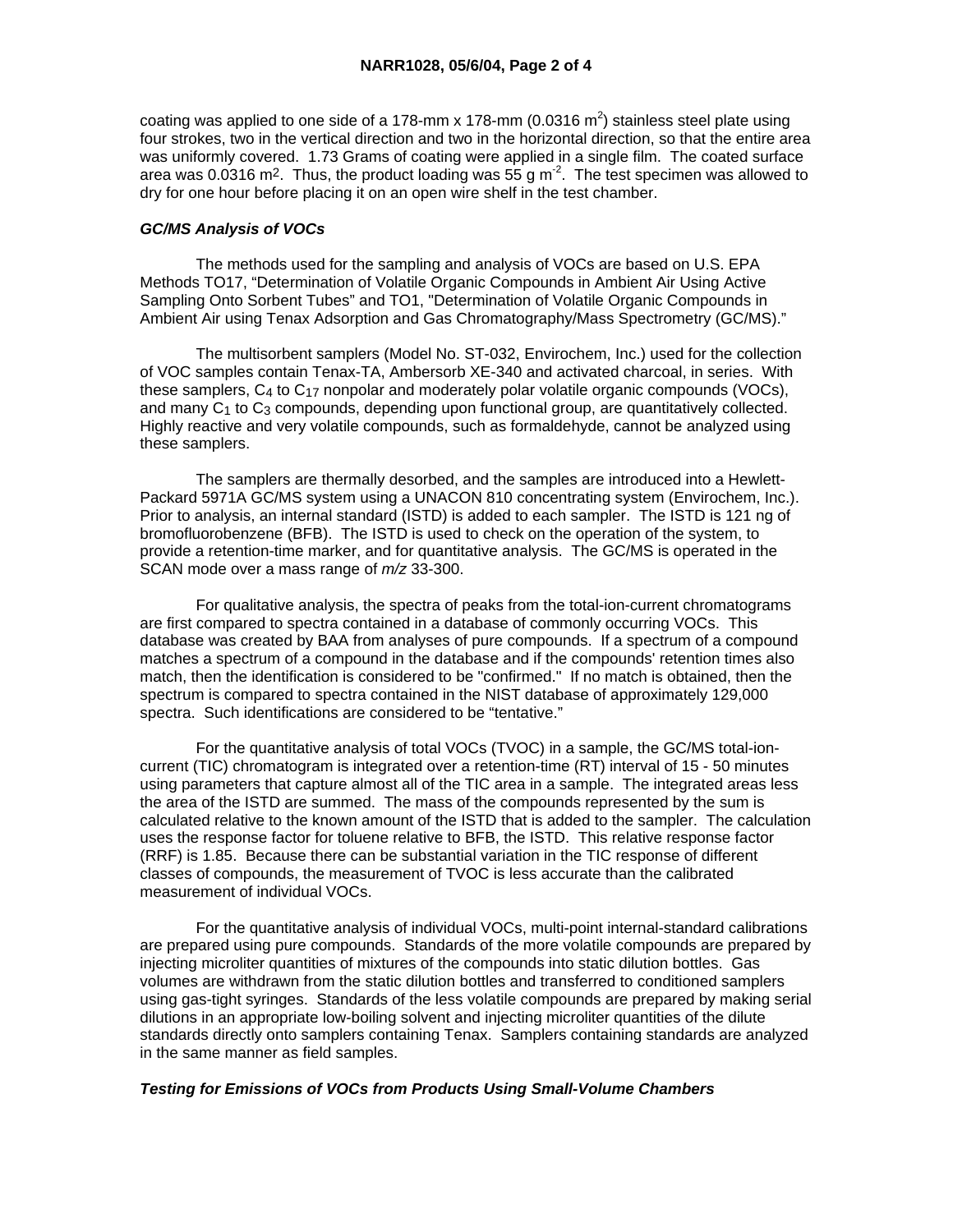The methods used for the measurement of emissions of VOCs from this product specimen are based on the Japanese Industrial Standard, JIS A 1901 (2003), "Determination of the emission of volatile organic compounds and aldehydes for building products-Small chamber method," English edition.

 The chamber consists of a 67-L, stainless steel cylindrical vessel with a stainless-steel lid equipped with three fittings. The chamber is held in an incubator that is maintained at  $28\pm10^{\circ}$  C. Purified air from a clean air generator is introduced into the chamber through one fitting with a stainless-steel tubing extension. The inlet flow rate of 1.12±0.06 standard L min<sup>-1</sup> is regulated with electronic mass-flow controllers (calibrated at 25° C and 1 atm. pressure). The gas stream is split into two streams. One of these is passed through a bubbler containing distilled water. This saturated gas stream is mixed with the dry gas stream to produce a humidified gas stream with a relative humidity (RH) of 50±5% that is then introduced into the chamber. A humidity probe (Model HMD 30YB, Vaisala) is inserted into the chamber through a second fitting on the lid. Chamber temperature and humidity are measured and recorded throughout the test. Gas exits and is sampled for the analytes of interest at the other fitting on the lid. Atmospheric pressure at the laboratory is near 1 atm. Prior to use, the chamber and fittings are cleaned by washing them with hot water and a detergent.

 A clean, empty chamber is operated at the same testing conditions for at least three hours prior to a test. Chamber background concentrations are measured. Then, the chamber is opened and the material specimen is positioned on a wire rack approximately near the center of the chamber. To initiate a test, the chamber is sealed and ventilated. At specified times, gas samples are collected at the chamber exhaust. The sample flow rates are regulated with electronic mass-flow controllers (calibrated at 25° C and 1 atm. pressure). Samples for VOCs are collected on multisorbent samplers at a flow rate of 100 standard cm<sup>3</sup> min-1. For this test, 1-L gas samples for the analysis of TVOC and individual target VOCs were collected 7 days (168 hours) after initiating the test period. The parameters for the emissions test are summarized in Table 1.

| <b>Parameter</b>                    | Value             |  |  |
|-------------------------------------|-------------------|--|--|
|                                     |                   |  |  |
| Chamber volume, m <sup>3</sup>      | 0.067             |  |  |
| Coating substrate                   | Stainless steel   |  |  |
| Substrate dimensions, mm            | 178 x 178         |  |  |
| Coated surface area, m <sup>2</sup> | 0.0316            |  |  |
| Loading ratio, $m2 m-3$             | 0.472             |  |  |
| Weight of coating applied, g        | 1.73              |  |  |
| Inlet flow rate, $m^3$ h-1          | $0.067 \pm 0.003$ |  |  |
| Average temp, <sup>o</sup> C        | $28 + 1$          |  |  |
| Atmosphere                          | Humidified Air    |  |  |
| Average humidity, %RH               | $50 \pm 5$        |  |  |
| Test duration, days                 | 7                 |  |  |

|          |  |  | <b>Table 1.</b> Parameters for a VOC emission test conducted in a small-scale environmental |
|----------|--|--|---------------------------------------------------------------------------------------------|
| chamber. |  |  |                                                                                             |